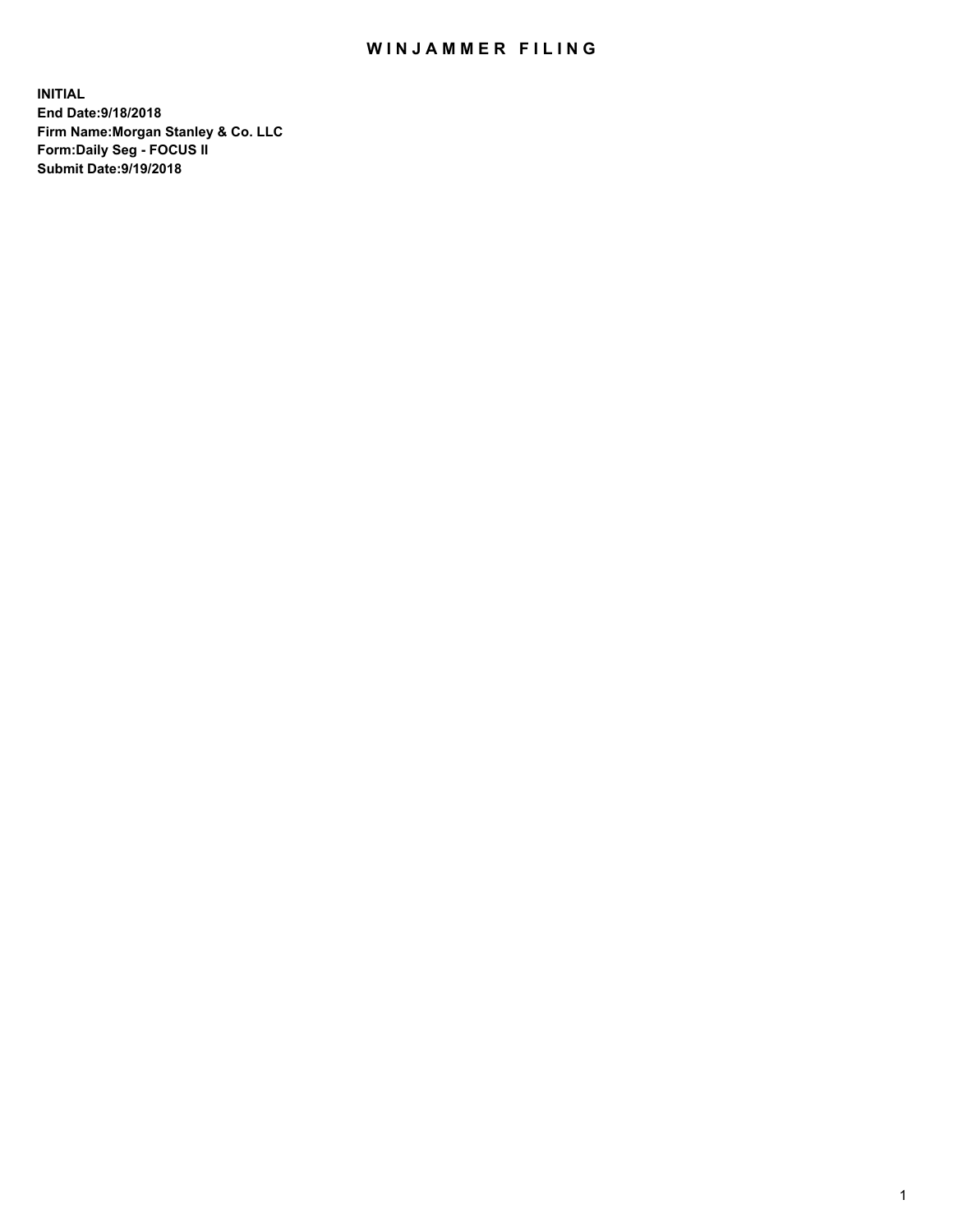**INITIAL End Date:9/18/2018 Firm Name:Morgan Stanley & Co. LLC Form:Daily Seg - FOCUS II Submit Date:9/19/2018 Daily Segregation - Cover Page**

| Name of Company                                                                                                                                                                                                                                                                                                                | Morgan Stanley & Co. LLC                               |
|--------------------------------------------------------------------------------------------------------------------------------------------------------------------------------------------------------------------------------------------------------------------------------------------------------------------------------|--------------------------------------------------------|
| <b>Contact Name</b>                                                                                                                                                                                                                                                                                                            | <b>Ikram Shah</b>                                      |
| <b>Contact Phone Number</b>                                                                                                                                                                                                                                                                                                    | 212-276-0963                                           |
| <b>Contact Email Address</b>                                                                                                                                                                                                                                                                                                   | lkram.shah@morganstanley.com                           |
| FCM's Customer Segregated Funds Residual Interest Target (choose one):<br>a. Minimum dollar amount: ; or<br>b. Minimum percentage of customer segregated funds required:% ; or<br>c. Dollar amount range between: and; or<br>d. Percentage range of customer segregated funds required between:% and%.                         | 280,000,000<br><u>0</u><br><u>0 0</u><br>0 Q           |
| FCM's Customer Secured Amount Funds Residual Interest Target (choose one):<br>a. Minimum dollar amount: ; or<br>b. Minimum percentage of customer secured funds required:%; or<br>c. Dollar amount range between: and; or<br>d. Percentage range of customer secured funds required between:% and%.                            | 140,000,000<br><u>0</u><br><u>00</u><br>0 <sub>0</sub> |
| FCM's Cleared Swaps Customer Collateral Residual Interest Target (choose one):<br>a. Minimum dollar amount: ; or<br>b. Minimum percentage of cleared swaps customer collateral required:% ; or<br>c. Dollar amount range between: and; or<br>d. Percentage range of cleared swaps customer collateral required between:% and%. | 92,000,000<br><u>0</u><br><u>00</u><br>0 <sup>0</sup>  |

Attach supporting documents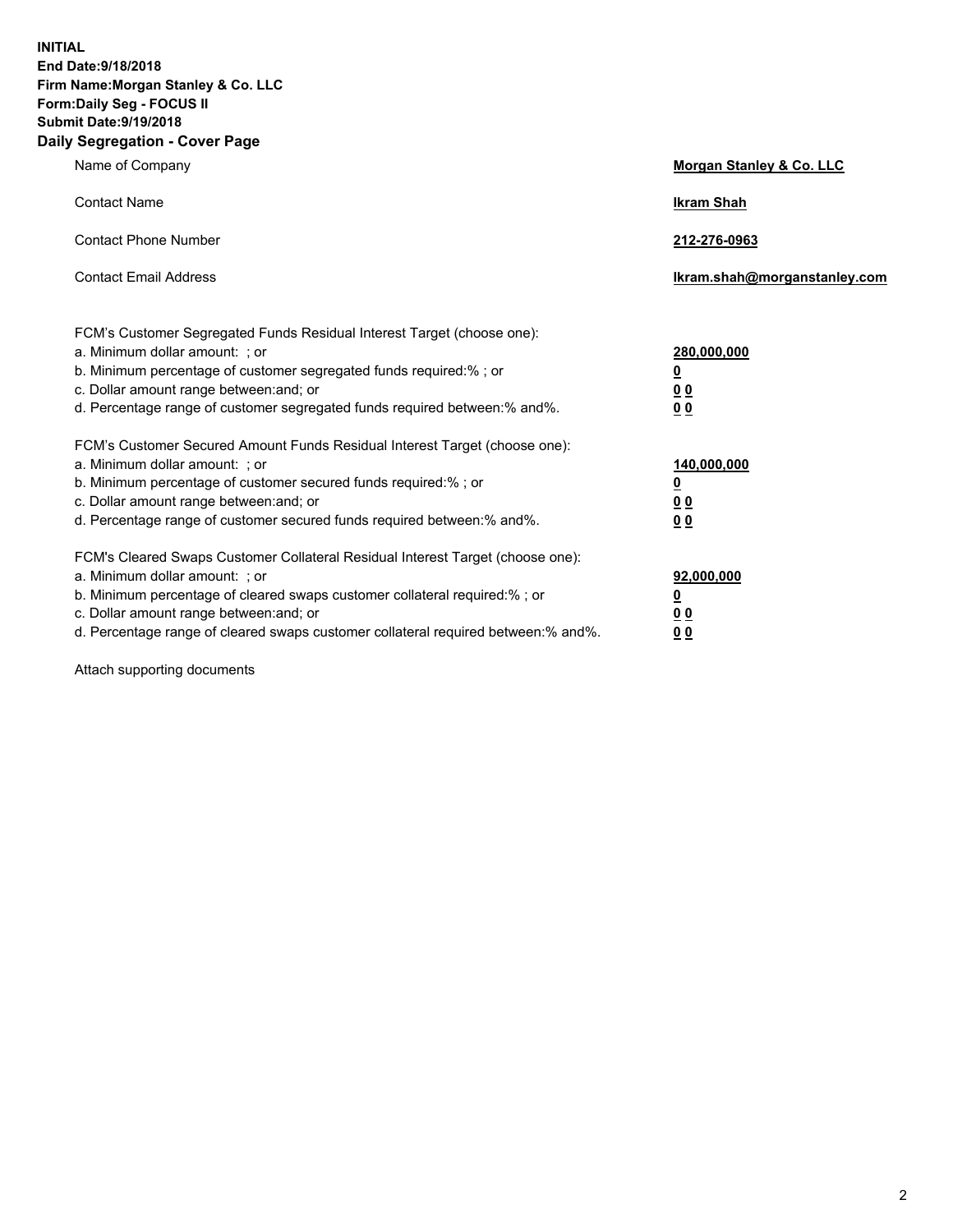## **INITIAL End Date:9/18/2018 Firm Name:Morgan Stanley & Co. LLC Form:Daily Seg - FOCUS II Submit Date:9/19/2018 Daily Segregation - Secured Amounts** Foreign Futures and Foreign Options Secured Amounts Amount required to be set aside pursuant to law, rule or regulation of a foreign government or a rule of a self-regulatory organization authorized thereunder 1. Net ledger balance - Foreign Futures and Foreign Option Trading - All Customers A. Cash **3,347,726,875** [7315] B. Securities (at market) **2,404,835,998** [7317] 2. Net unrealized profit (loss) in open futures contracts traded on a foreign board of trade **-423,911,223** [7325] 3. Exchange traded options a. Market value of open option contracts purchased on a foreign board of trade **26,053,418** [7335] b. Market value of open contracts granted (sold) on a foreign board of trade **-23,340,294** [7337] 4. Net equity (deficit) (add lines 1. 2. and 3.) **5,331,364,774** [7345] 5. Account liquidating to a deficit and account with a debit balances - gross amount **299,214,698** [7351] Less: amount offset by customer owned securities **-295,804,721** [7352] **3,409,977** 6. Amount required to be set aside as the secured amount - Net Liquidating Equity Method (add lines 4 and 5) 7. Greater of amount required to be set aside pursuant to foreign jurisdiction (above) or line 6. FUNDS DEPOSITED IN SEPARATE REGULATION 30.7 ACCOUNTS 1. Cash in banks A. Banks located in the United States **409,332,391** [7500] B. Other banks qualified under Regulation 30.7 **777,192,226** [7520] **1,186,524,617** 2. Securities A. In safekeeping with banks located in the United States **74,196,410** [7540] B. In safekeeping with other banks qualified under Regulation 30.7 **0** [7560] **74,196,410** [7570] 3. Equities with registered futures commission merchants A. Cash **7,308,364** [7580] B. Securities **0** [7590] C. Unrealized gain (loss) on open futures contracts **448,625** [7600] D. Value of long option contracts **0** [7610] E. Value of short option contracts **0** [7615] **7,756,989** [7620] 4. Amounts held by clearing organizations of foreign boards of trade A. Cash **0** [7640] B. Securities **0** [7650] C. Amount due to (from) clearing organization - daily variation **0** [7660] D. Value of long option contracts **0** [7670] E. Value of short option contracts **0** [7675] **0** [7680] 5. Amounts held by members of foreign boards of trade A. Cash **2,348,555,507** [7700] B. Securities **2,330,639,588** [7710] C. Unrealized gain (loss) on open futures contracts **-424,359,848** [7720] D. Value of long option contracts **26,053,418** [7730]

- E. Value of short option contracts **-23,340,294** [7735] **4,257,548,371**
- 6. Amounts with other depositories designated by a foreign board of trade **0** [7760]
- 7. Segregated funds on hand **0** [7765]
- 8. Total funds in separate section 30.7 accounts **5,526,026,387** [7770]
- 9. Excess (deficiency) Set Aside for Secured Amount (subtract line 7 Secured Statement Page 1 from Line 8)
- 10. Management Target Amount for Excess funds in separate section 30.7 accounts **140,000,000** [7780]
- 11. Excess (deficiency) funds in separate 30.7 accounts over (under) Management Target **51,251,636** [7785]

**0** [7305]

[7354] **5,334,774,751** [7355]

**5,334,774,751** [7360]

[7530]

[7740] **191,251,636** [7380]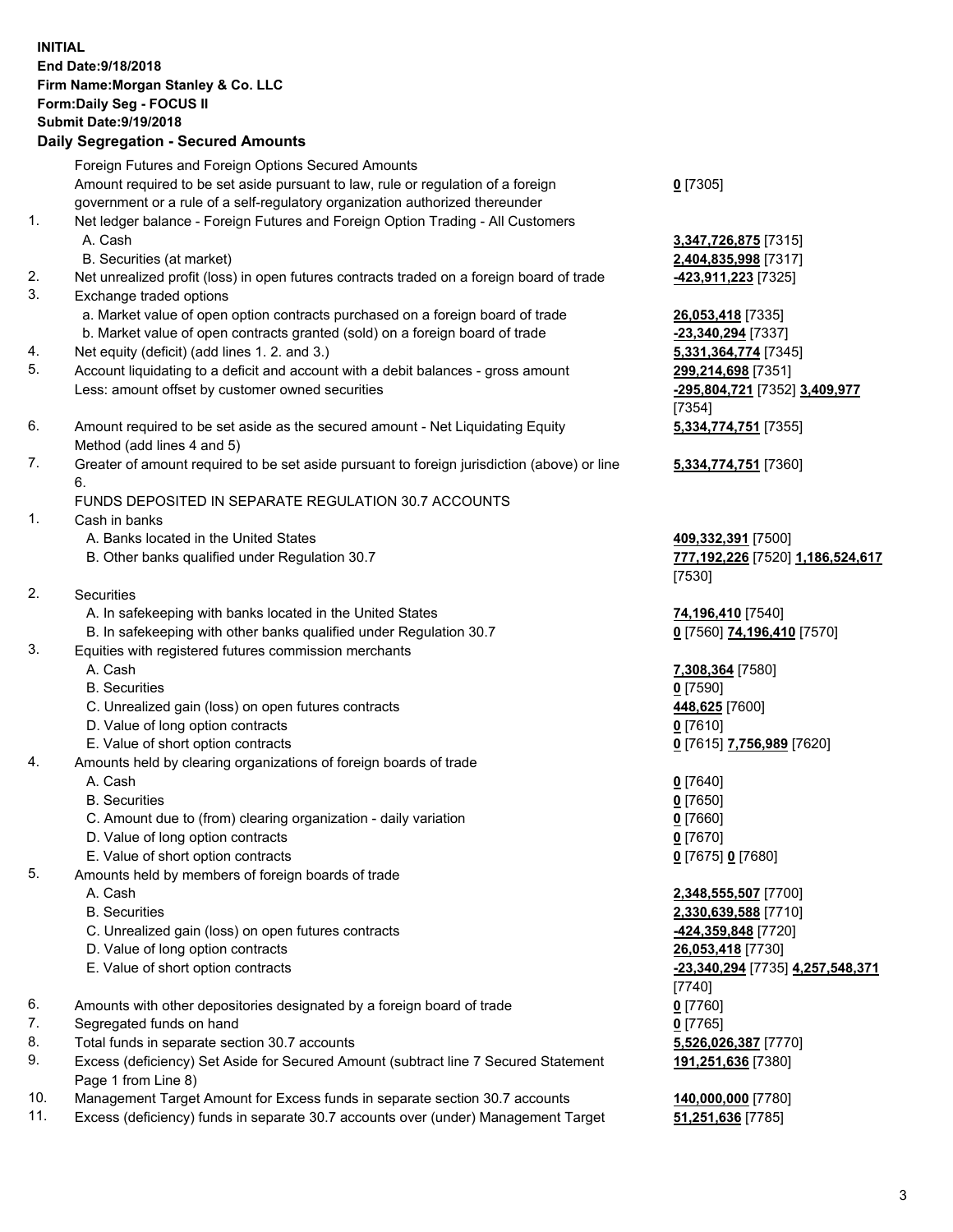**INITIAL End Date:9/18/2018 Firm Name:Morgan Stanley & Co. LLC Form:Daily Seg - FOCUS II Submit Date:9/19/2018 Daily Segregation - Segregation Statement** SEGREGATION REQUIREMENTS(Section 4d(2) of the CEAct) 1. Net ledger balance A. Cash **11,943,603,054** [7010] B. Securities (at market) **6,110,408,102** [7020] 2. Net unrealized profit (loss) in open futures contracts traded on a contract market **-827,009,097** [7030] 3. Exchange traded options A. Add market value of open option contracts purchased on a contract market **345,299,494** [7032] B. Deduct market value of open option contracts granted (sold) on a contract market **-489,253,828** [7033] 4. Net equity (deficit) (add lines 1, 2 and 3) **17,083,047,725** [7040] 5. Accounts liquidating to a deficit and accounts with debit balances - gross amount **568,339,063** [7045] Less: amount offset by customer securities **-566,102,886** [7047] **2,236,177** [7050] 6. Amount required to be segregated (add lines 4 and 5) **17,085,283,902** [7060] FUNDS IN SEGREGATED ACCOUNTS 7. Deposited in segregated funds bank accounts A. Cash **5,045,824,801** [7070] B. Securities representing investments of customers' funds (at market) **0** [7080] C. Securities held for particular customers or option customers in lieu of cash (at market) **564,647,106** [7090] 8. Margins on deposit with derivatives clearing organizations of contract markets A. Cash **6,367,840,315** [7100] B. Securities representing investments of customers' funds (at market) **0** [7110] C. Securities held for particular customers or option customers in lieu of cash (at market) **5,545,760,996** [7120] 9. Net settlement from (to) derivatives clearing organizations of contract markets **35,702,282** [7130] 10. Exchange traded options A. Value of open long option contracts **345,299,494** [7132] B. Value of open short option contracts **-489,253,828** [7133] 11. Net equities with other FCMs A. Net liquidating equity **4,742,675** [7140] B. Securities representing investments of customers' funds (at market) **0** [7160] C. Securities held for particular customers or option customers in lieu of cash (at market) **0** [7170] 12. Segregated funds on hand **0** [7150] 13. Total amount in segregation (add lines 7 through 12) **17,420,563,841** [7180] 14. Excess (deficiency) funds in segregation (subtract line 6 from line 13) **335,279,939** [7190]

- 15. Management Target Amount for Excess funds in segregation **280,000,000** [7194]
- 16. Excess (deficiency) funds in segregation over (under) Management Target Amount Excess

**55,279,939** [7198]